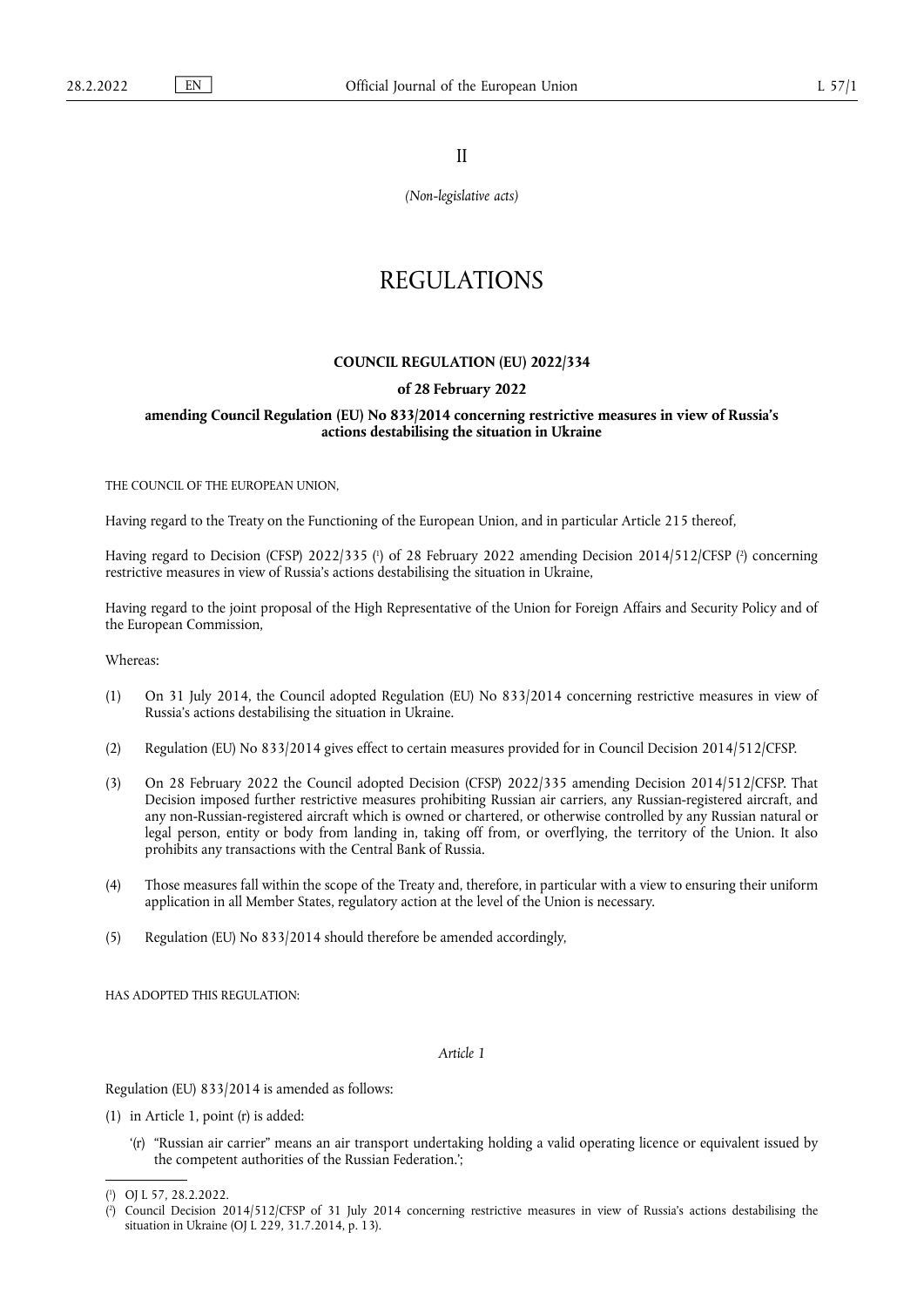(2) the following Articles are added:

#### '*Article 3d*

1. It shall be prohibited for any aircraft operated by Russian air carriers, including as a marketing carrier in codesharing or blocked-space arrangements, or for any Russian registered aircraft, or for any non-Russian-registered aircraft which is owned or chartered, or otherwise controlled by any Russian natural or legal person, entity or body, to land in, take off from or overfly the territory of the Union.

2. Paragraph 1 shall not apply in the case of an emergency landing or an emergency overflight.

3. By way of derogation from paragraph 1, the competent authorities may authorise an aircraft to land in, take off from, or overfly, the territory of the Union if the competent authorities have determined that such landing, take-off or overflight is required for humanitarian purposes or for any other purpose consistent with the objectives of this Regulation.

4. The Member State or Member States concerned shall inform the other Member States and the Commission of any authorisation granted under paragraph 3 within two weeks of the authorisation.

## *Article 3e*

1. The Network Manager appointed by the Commission pursuant to its Implementing Decision (EU) 2019/709 shall support the Commission and its Member States in ensuring the implementation of, and compliance with, Article 3d. The Network Manager shall, in particular, reject all flight plans filed by aircraft operators indicating an intent to carry out activities over the territory of the Union that constitute a violation of this Regulation or of other safety and security measures in place, such that the pilot is not permitted to fly.

2. The Network Manager shall regularly supply to the Commission and the Member States, based on the analysis of flight plans, reports on the implementation of Article 3d.';

(3) the following paragraphs 4, 5 and 6 are added to Article 5a:

'4. Transactions related to the management of reserves as well as of assets of the Central Bank of Russia, including transactions with any legal person, entity or body acting on behalf of, or at the direction of, the Central Bank of Russia, are prohibited.

5. By way of derogation from paragraph 4, the competent authorities may authorise a transaction provided that it is strictly necessary to ensure the financial stability of the Union as a whole or of the Member State concerned.

6. The Member State concerned shall immediately inform the other Member States and the Commission of its intention to grant an authorisation under paragraph 5.';

(4) Article 12 is replaced by the following:

'*Article 12*

It shall be prohibited to participate, knowingly and intentionally, in activities the object or effect of which is to circumvent prohibitions in this Regulation, including by acting as a substitute for natural or legal persons, entities or bodies referred to in Articles 5, 5a, 5b, 5e and 5f, or by acting to their benefit by using the exceptions in Articles 5(6), 5a(2), 5a(5), 5b(2), 5e(2) or 5f(2).'.

*Article 2*

This Regulation shall enter into force on the date of its publication in the *Official Journal of the European Union*.